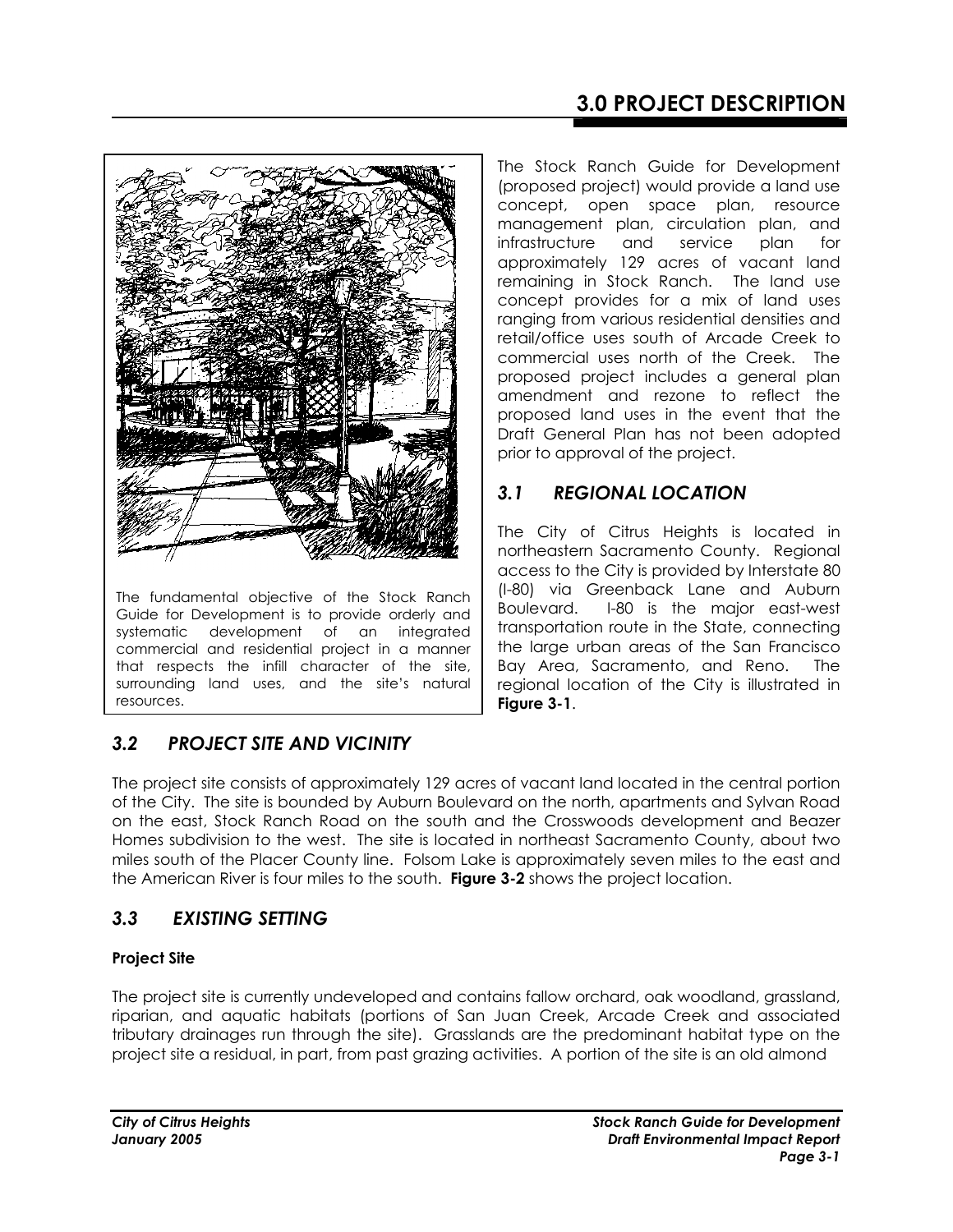**Figure 3-1: Regional Location** 

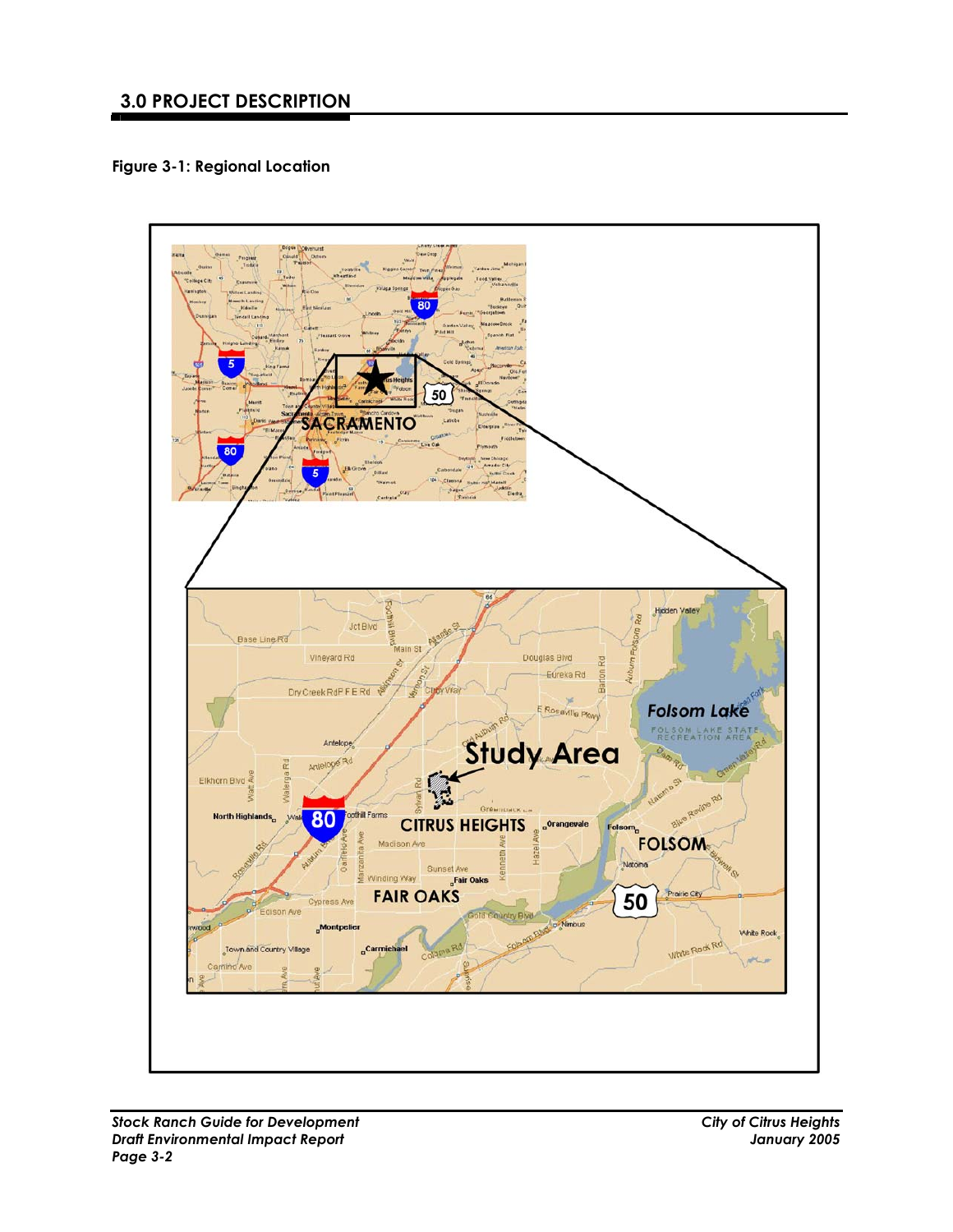## **Figure 3-2: Project Location**

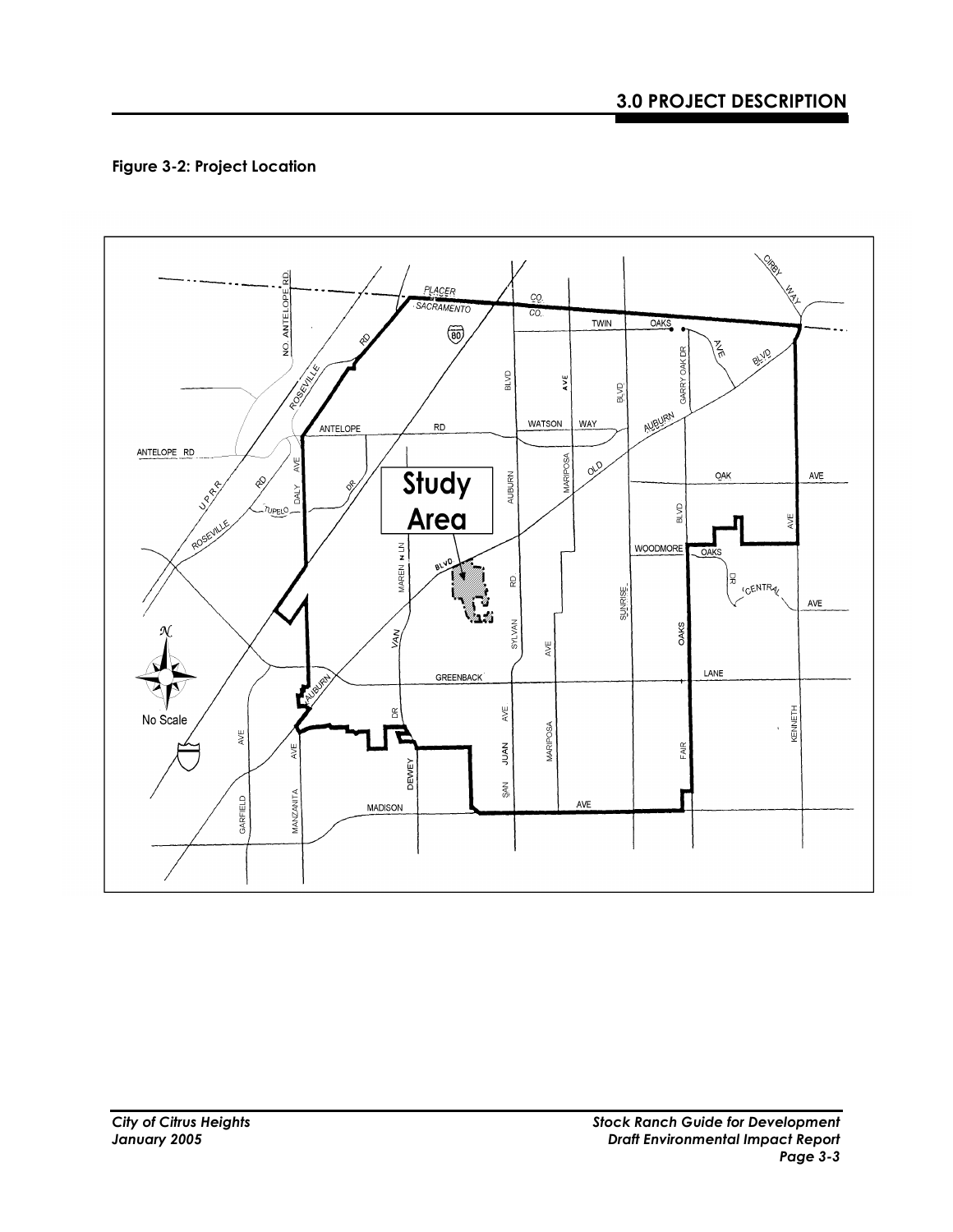orchard that is not in commercial production. Most of the almond trees are in poor health. Oak trees are scattered throughout the project site.

Portions of San Juan Creek, Arcade Creek, and associated tributary drainages traverse the site. Arcade Creek is the primary east-west waterway that separates proposed land uses in the northern portion of the site from those in the south. The Arcade Creek floodplain varies in width from 120 to 200 feet with fingers of floodplain extending to the north and south.

The riparian habitat of the creek corridor includes Valley oak, willow, walnut, and cottonwoods. A concentration of blue elderberry shrubs occurs within the Arcade Creek riparian corridor on the site. Several dirt roads and paths are located throughout the northern half of the property. Some areas on the site have been altered due to past land use activities.

#### **Surrounding Land Uses and Zoning**

The project site is the largest vacant piece of land remaining in the City of Citrus Heights. Surrounding land uses and zoning are illustrated in **Figure 3-3**. Land uses immediately surrounding the site include:

- A master-planned residential subdivision in the Residential 5 units per acre/Planned Development (RD-5) (PD) zone north of Arcade Creek (the Crosswoods development) and a single-family residential subdivision in the RD-7 zone south of Arcade Creek to the west;
- Large lot residential uses in the Special Planning Area (SPA) zone, multi-family residential uses in the RD-20 zone, and duplexes in the RD-10 zone to the east;
- A senior assisted-living facility (Merrill Gardens), senior apartments (Vintage Oaks), and an Alzheimers care facility (Manor Care Health) in the RD-20 zone to the south;
- A post office and the City of Citrus Heights City Hall to the south of the site and north of Greenback Lane along Fountain Square Drive;
- A shopping center and a theater complex in the Shopping Center (SC) zone to the south, east of Fountain Square Drive;
- A multi-family site in the RD-20 zone across Stock Ranch Road south of the project site; and
- Single-family residential subdivisions in the RD-5 zone across Auburn Boulevard to the north.

### *3.4 PROJECT/SITE HISTORY*

Over the past 20 years, a number of land use actions have established existing land use patterns and shaped potential land uses for the project site. A brief description of these actions is provided on page 6.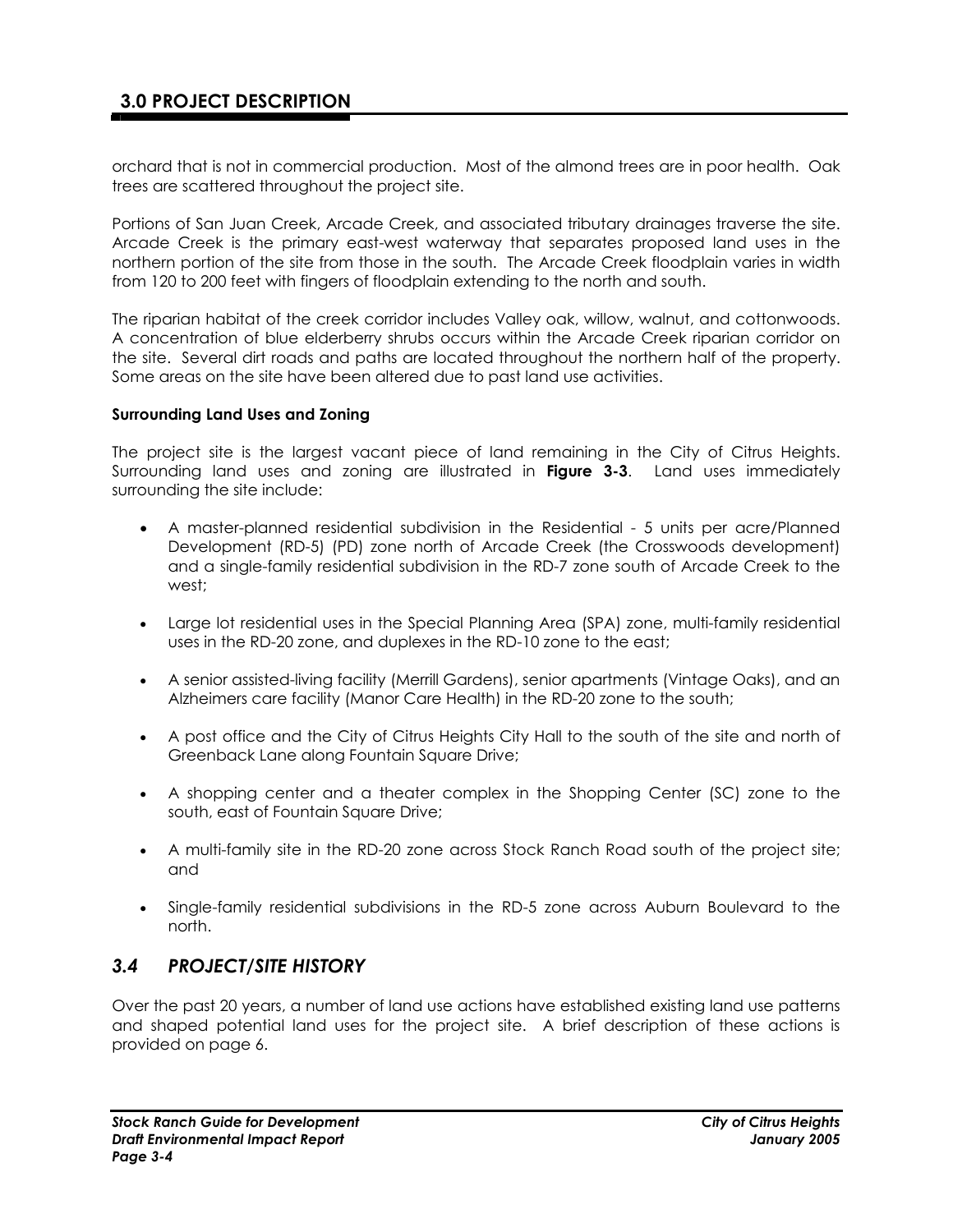



**RD-2**: Residential - 2 Units/Acre **SPA**: Special Planning Area

- **RD-5**: Residential 5 Units/Acre **SC**: Shopping Center
- **RD-7**: Residential 7 Units/Acre **BP**: Business Professional
- 
- -
	-
- **RD-10:** Residential 10 Units/Acre LC:<br>**RD-20:** Residential 20 Units/Acre Residential- 20 Units/Acre
- **RD-30 (PD)** Residential– 30 Units/Acre Planned Development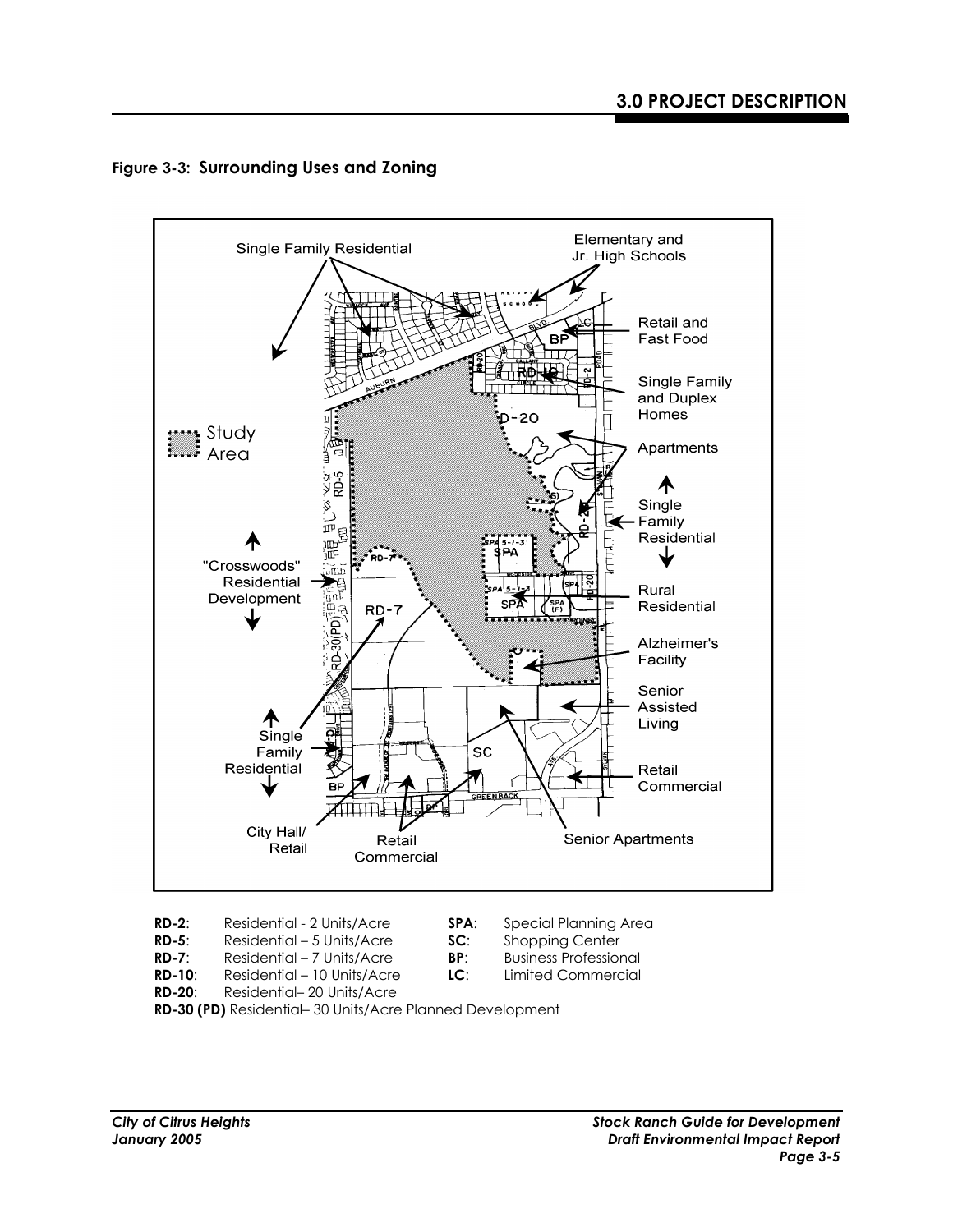### **Prior to 1978**

In the late 1960's and early 1970's, the property was zoned for agricultural use. Approximately 40 percent of the housing stock in the city was constructed during this period. In addition, substantial commercial development was constructed, including the Sunrise Mall, which opened in 1972. Despite this growth, the Stock Ranch property remained vacant.

### **1978: New Owner and Rezoning**

In 1978, the current owner of Stock Ranch (Mr. John Stock) inherited the property, which was originally part of the larger Van Maren Ranch. Stock Ranch was at the time—and still is—one of the last remaining tracts of open land in Citrus Heights. Historically designated for agricultural uses, the site had the potential for other uses, and the new owner applied for a change in zoning to provide the potential for capturing some of the residential and office market.

Responding to the request for new zoning, the Board of Supervisors approved a rezoning to redesignate the site as a "Special Planning Area" with a mix of MP (industrial-office park) and residential uses.

### **1978: Citrus Heights Community Plan**

The County adopted the Citrus Heights Community Plan in 1978. The Community Plan incorporated the Special Planning Area for Stock Ranch, which was described in the Plan as follows:

"This large area is at the southwest corner of Auburn Boulevard and Sylvan Road. Arcade and San Juan Creeks cross the property. Arcade Creek has been left in a natural condition to the west, through the Crosswoods Planned Development, and it is important to continue similar treatment of the creeks through this Special Planning Area. A few homes on large lots are developed along Woodside Lane, the one street entering the property. Commercial development borders the area on the south, with a variety of residential uses to the north, east, and west. It has been determined that a school site will be needed within the boundaries of the Special Planning Area." Citrus Heights Community Plan, 1978. Note: The school site was never built.

#### **1985: General Plan Amendment, Community Plan Amendment/Rezoning**

In 1985, the Board of Supervisors approved amendments to the County General Plan and the Citrus Heights Community Plan:

- The General Plan was amended to designate the site for industrial uses and medium density residential.
- The Community Plan was amended to change the zoning on the site to MP (industrialoffice park) and RD-20 (residential development at up to 20 units per acre).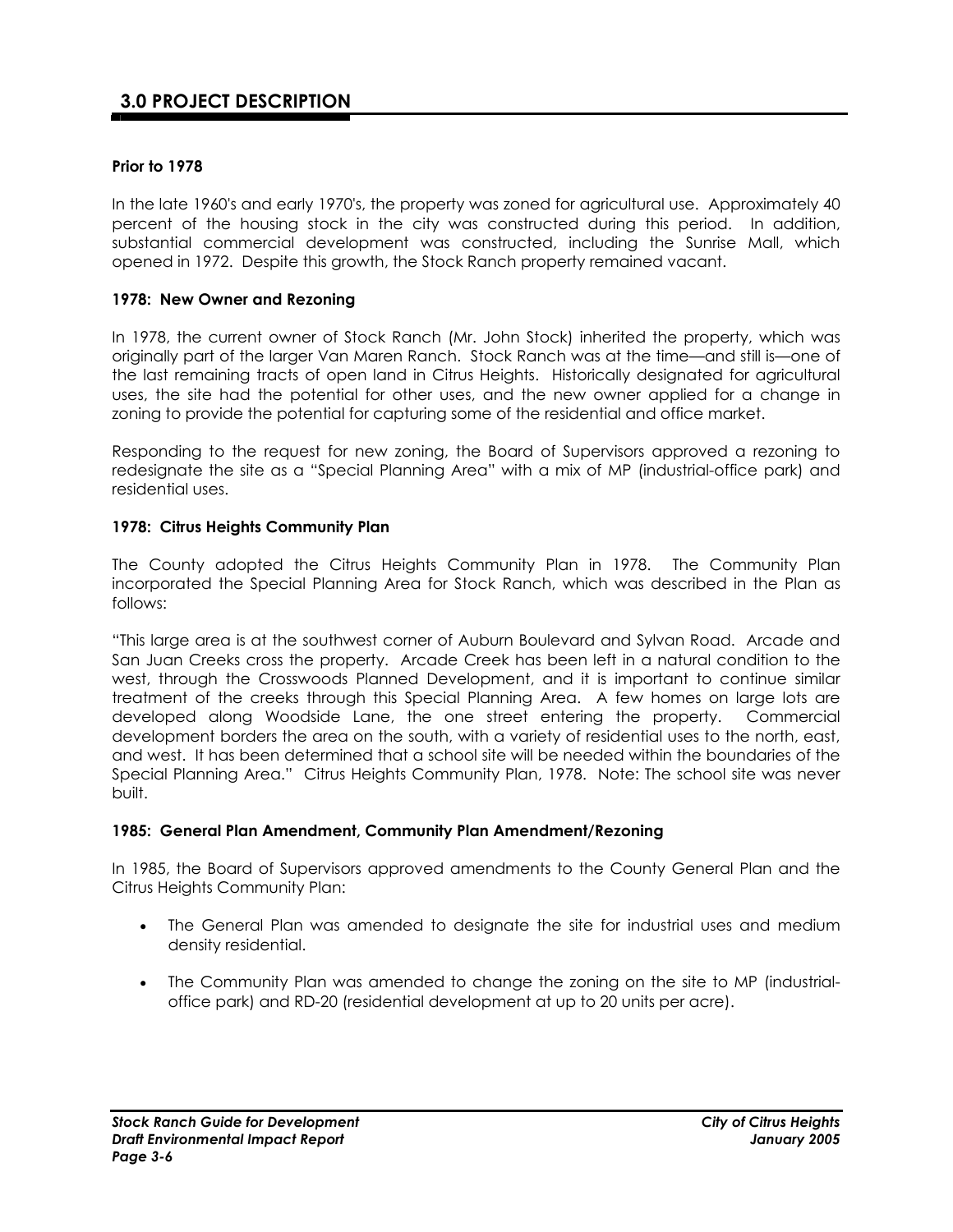### **1992: General Plan Amendment, Community Plan Amendment, and Rezoning**

The majority of the Stock Ranch area was replanned again in 1992. The 1992 rezoning of the site left little of the 1985 development scenario intact, making major changes from the primarily business park-oriented plan which had failed to attract any new office development in the eight years since it was approved. Changes approved in 1992 included:

- The area to the west of the planned extension of Fountain Square Drive, previously planned for office uses, was redesignated for single family home development (this area was recently developed with the Beazer Homes subdivision).
- The area on the north side of Stock Ranch Road west of Sylvan Road was redesignated for medium-density residential development at up to 20 units per acre. This area had previously been planned for office development.

The rezoning also introduced commercial zoning. Specifically, a portion of the site adjacent to Auburn Boulevard was designated for SC (Shopping Center) uses (the same zoning applied to Sunrise Mall and several other large commercial developments). To the west of the SC area, the previous MP (office-industrial park) zoning remained intact. To the south and west of the SC area, previously MP-zoned property was redesignated for RD-20 residential development.

### **1992-1998: Subdivision and Development**

With a land use plan in place that provided land use designations for uses supported by market demands, development began to occur. This period saw the development of several major projects:

- a) The senior apartments on the south side of Stock Ranch Road (approved in 1993);
- b) The Merrill Gardens senior care facility (completed in 1997);
- c) An Alzheimers care facility (completed in 1997);
- d) The Beazer Homes residential subdivision (completed in 1998).

**Figure 3-4**, an aerial view of the site, depicts the progress of these developments. The graded area to the southwest of the project site is the Beazer residential subdivision prior to construction.

### **2000: Existing (Pre-Draft General Plan) Zoning vs. Proposed Zoning**

The City's Draft General Plan envisions approximately 570,000 square feet of commercial/retail/office space, up to 590 units of housing, and parks and open space of approximately 32 acres on the Stock Ranch site (EIP 2000). The land uses proposed by the Guide include 450,000 square feet of commercial space, 246 single-family residential units, and approximately 12 acres of land designated as the "Sylvan Commerce District," which would allow retail, office, or multi-family residential or a mix of these uses.

**Table 3.1-1** summarizes amount of development allowed under the current (Pre-Draft General Plan) zoning with the amount allowed under the zoning proposed in the Development Plan.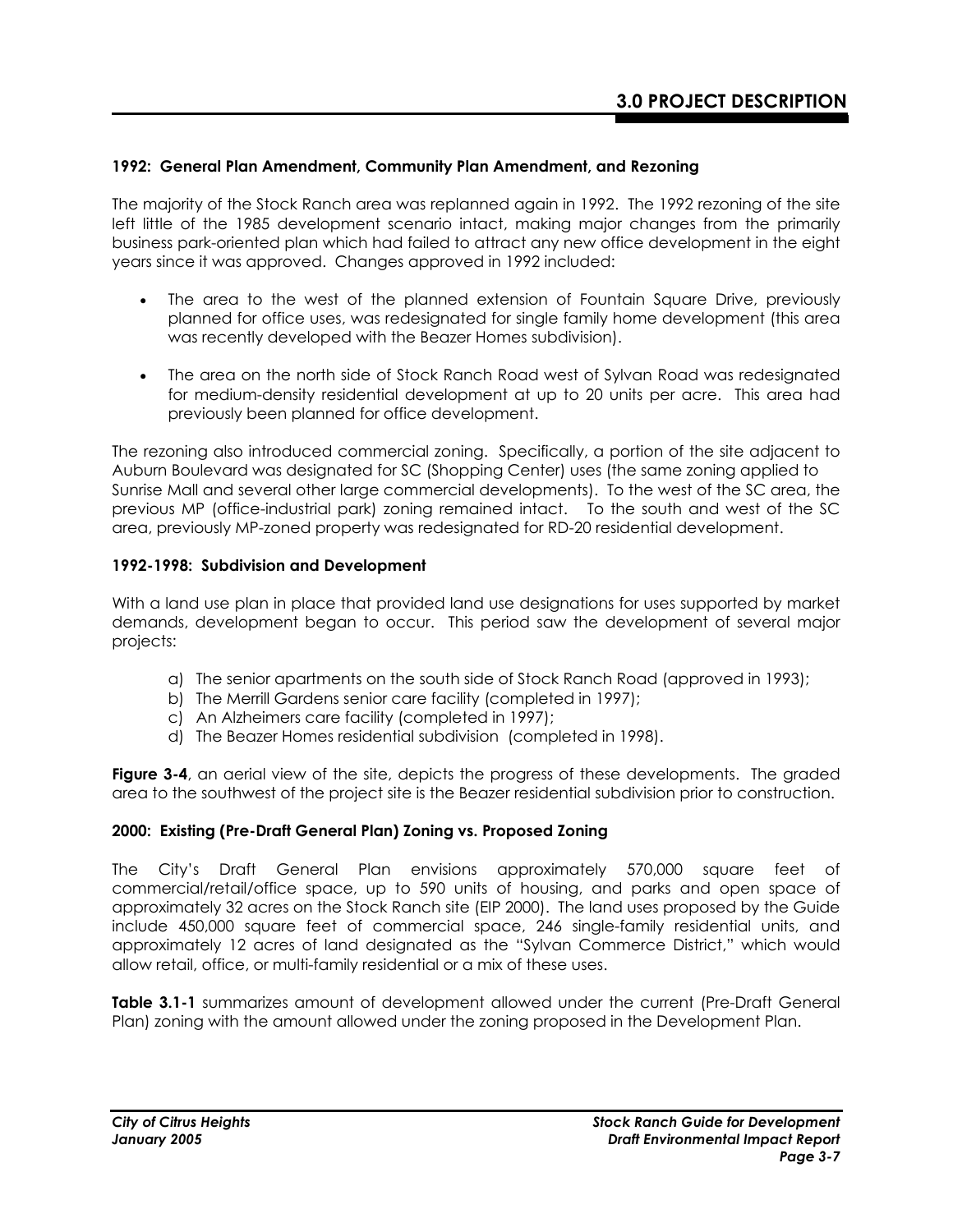# **3.0 PROJECT DESCRIPTION**

**Figure 3-4: Aerial Photo Of The Stock Ranch** 

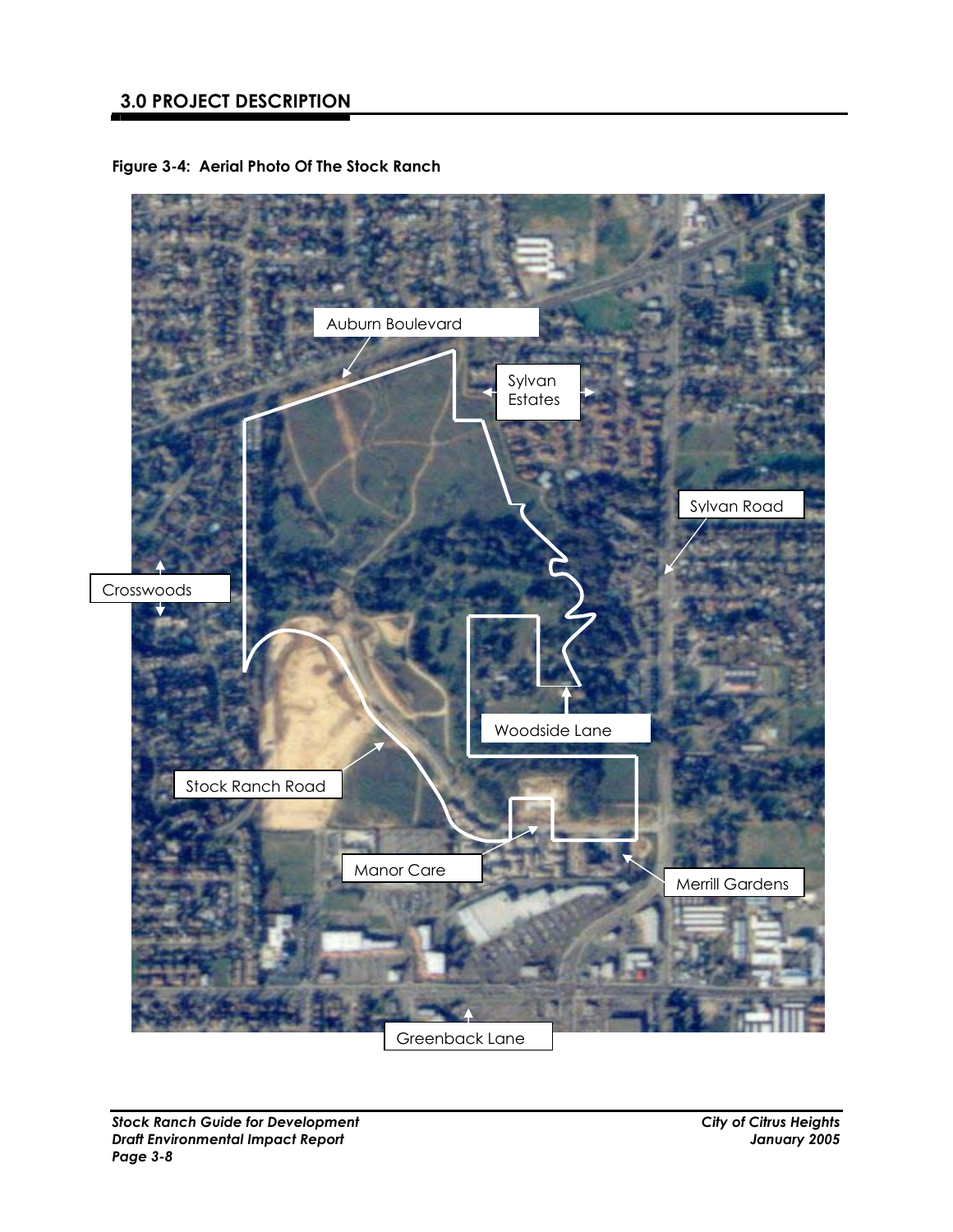| <b>Land Use</b>                           | <b>Current Zoning</b>      | <b>Development Plan</b>       |  |  |  |  |  |
|-------------------------------------------|----------------------------|-------------------------------|--|--|--|--|--|
| <b>North of Creek</b>                     |                            |                               |  |  |  |  |  |
| Commercial                                | 114,345 sq. ft./10.5 acres | 450,000 sq. ft./41.8 acres    |  |  |  |  |  |
| Industrial/Office Park                    | 217,800 sq. ft./20.0 acres |                               |  |  |  |  |  |
| Multi-Family Housing                      | 300 units/15 acres         | Ω                             |  |  |  |  |  |
| <b>Wetland Preserve</b>                   |                            | 5.0 acres                     |  |  |  |  |  |
| South of Creek                            |                            |                               |  |  |  |  |  |
| Park                                      | 4.4 acres                  | (Overlay on residential)      |  |  |  |  |  |
| <b>DistrictZone</b><br>Sylvan<br>Commerce |                            | 120,000 sq. ft/12.0 acres. or |  |  |  |  |  |
| (Office, Commercial or MF)                |                            | 244 units/12.0 acres          |  |  |  |  |  |
| <b>Industrial Office Park</b>             | 126,325 sq. ft./11.6 acres |                               |  |  |  |  |  |
| Multi-Family Residential                  | 700 Units/35 acres         |                               |  |  |  |  |  |
| Single-Family Residential                 |                            | Up to 346 units/43.2 acres    |  |  |  |  |  |
| Park/Floodplain                           | 32.5 acres                 | 27.0 acres                    |  |  |  |  |  |
| <b>Total Square Footage</b>               | 458,470 sq. ft.            | 570,000 sq. ft. (1)           |  |  |  |  |  |
| <b>Total Units/Acreage</b>                | 1,000 units/50.0 acres     | 590 units (1)/55.2 acres      |  |  |  |  |  |
| <b>Total Acreage</b>                      | 129 acres                  | 129 acres                     |  |  |  |  |  |

**Table 3.1-1 Current Zoning vs. Development Plan Zoning** 

*Source: EIP, 2000* 

1. The figures for commercial and residential development shown assume either full residential or commercial development in the Sylvan Commerce District zone area. If the Sylvan Commerce Districtzone area is developed entirely with residential uses, the total square footage of commercial development within the project area would be 570,000 SF, plus 346 dwelling units. If the Sylvan Commerce Districtzone area develops as residential only, total commercial square footage would be 450,000 SF, plus 590 dwelling units. Any mix of uses in the Sylvan Commerce Districtzone area would affect these totals.

# **3***.5 PROJECT RELATIONSHIP TO THE CITY OF CITRUS HEIGHTS GENERAL PLAN*

The City of Citrus Heights incorporated on January 1, 1997 and adopted Sacramento County's General Plan (including the Citrus Heights Community Plan) as its General Plan. Following incorporation, the City began development of a new General Plan. A Draft General Plan was released for public review in June 2000, and is expected to be adopted in November 2000 (prior to action on the proposed Stock Ranch project).

The proposed project includes an amendment to the existing General Plan, which would be amended to reflect the proposed land uses. In the event that the Draft General Plan is adopted prior to approval of the proposed project, the land use plan, and development policies of the Stock Ranch Guide for Development will be consistent with and incorporated into the Draft General Plan. In that case the proposed amendment would not be necessary.

The Stock Ranch Guide for Development (Guide) implements the objectives and polices of the Citrus Heights Draft General Plan by setting forth a vision, standards, and guidelines that will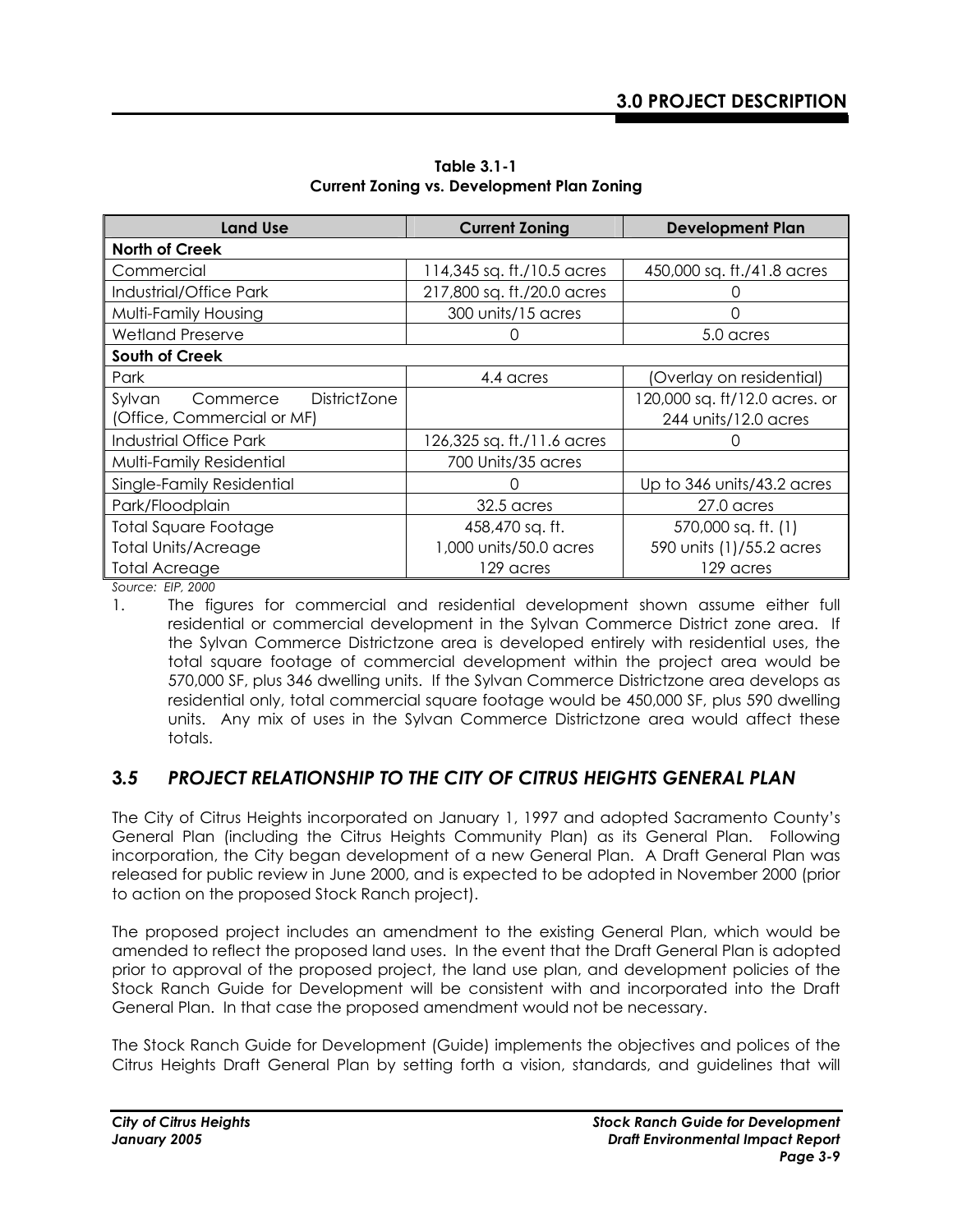ensure high quality development of Stock Ranch. The Guide provides the opportunity to plan, coordinate, implement, and monitor development in a comprehensive manner in accordance with common expectations and understandings developed during the planning process. The Guide contains a land use concept, infrastructure and service plans, roadway improvements, design guidelines, and development regulations. The current plan for development described in this Guide is reflected in the City's Draft General Plan.

# *3.6 PROJECT OBJECTIVES*

The fundamental objective of the Stock Ranch Guide for Development is to provide orderly and systematic development of an integrated commercial and residential project in a manner that respects the infill character of the site, surrounding land uses, and the site's natural resources (EIP, 2000).

Overall objectives identified in the Guide include:

- Implement a large-scale infill land use strategy for the City's last large vacant parcel of land
- Develop land uses that enhance the character of Citrus Heights and create a sense of place to uniquely distinguish the City;
- Implement a comprehensive land use strategy that ensures the development occurs in a unified manner rather than as a review of independent, unrelated projects;
- Develop land uses that enhance existing neighborhoods and provide linkages from neighborhoods to uses within the project;
- Develop revenue-generating land uses that provide jobs and enhance commerce within the City;
- Provide a variety of housing types and densities that respond to the market preferences of a diverse community;
- Provide all public facilities and services necessary to meet the needs of development within the Plan Area.

Specific planning objectives include:

- Accommodate a variety of uses in response to market conditions and community needs as they may evolve over the buildout period of the project. This may be accomplished by the use of a flexible planning approach;
- Accommodate uses that can be economically supported in the market place and are financially feasible;
- Accommodate a mix of uses that maximize fiscal benefits to the City;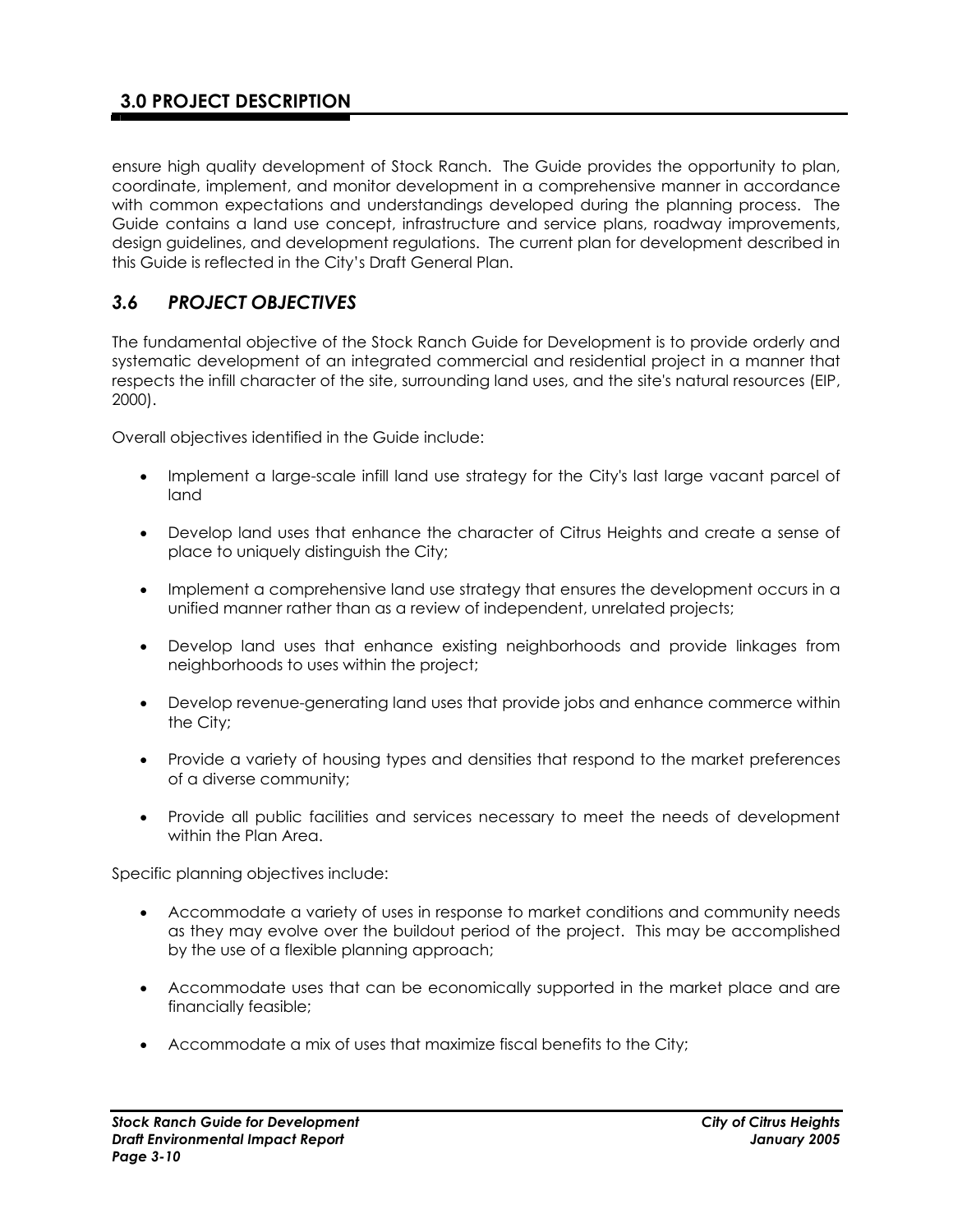- Define specific options for the mix, organization, and physical form and character of development that achieves a distinct and high quality place;
- Establish a distinct sense of place and cohesive and integrated development;
- Define the expectations of the developer and the City;
- Site planning and building design shall be sensitive to and consider opportunities for connections with surrounding uses;
- Utilize Arcade Creek as a development amenity incorporating trials, parks, other open space elements, and provide public access from the site's uses;
- Maintain views to the creek and tree line from Auburn Boulevard at appropriate locations to the extent feasible;
- Maintain open space as a development asset; and
- Ensure that adequate infrastructure is provided concurrent with development.

Specific circulation objectives include:

- Improve frontage on Auburn Boulevard;
- Install a signal at the intersection of Auburn Boulevard at the main entry of Stock Ranch;
- Extend Fountain Square Drive as a Minor Collector to connect with Stock Ranch Road;
- Develop a pedestrian and bikeway bridge across Arcade Creek to facilitate connections to Auburn Boulevard;
- Design the internal street network in consideration of possible connections with future development of properties north and south of Woodside Drive;
- Design the street network to serve local land uses and not as a conduit for regional and through-trips;
- Explore opportunities for the extension of pedestrian trials along Arcade Creek to the east and west of Stock Ranch; and
- Implement traffic impact mitigation measures required by site development in accordance with California Environmental Quality Act (CEQA) review.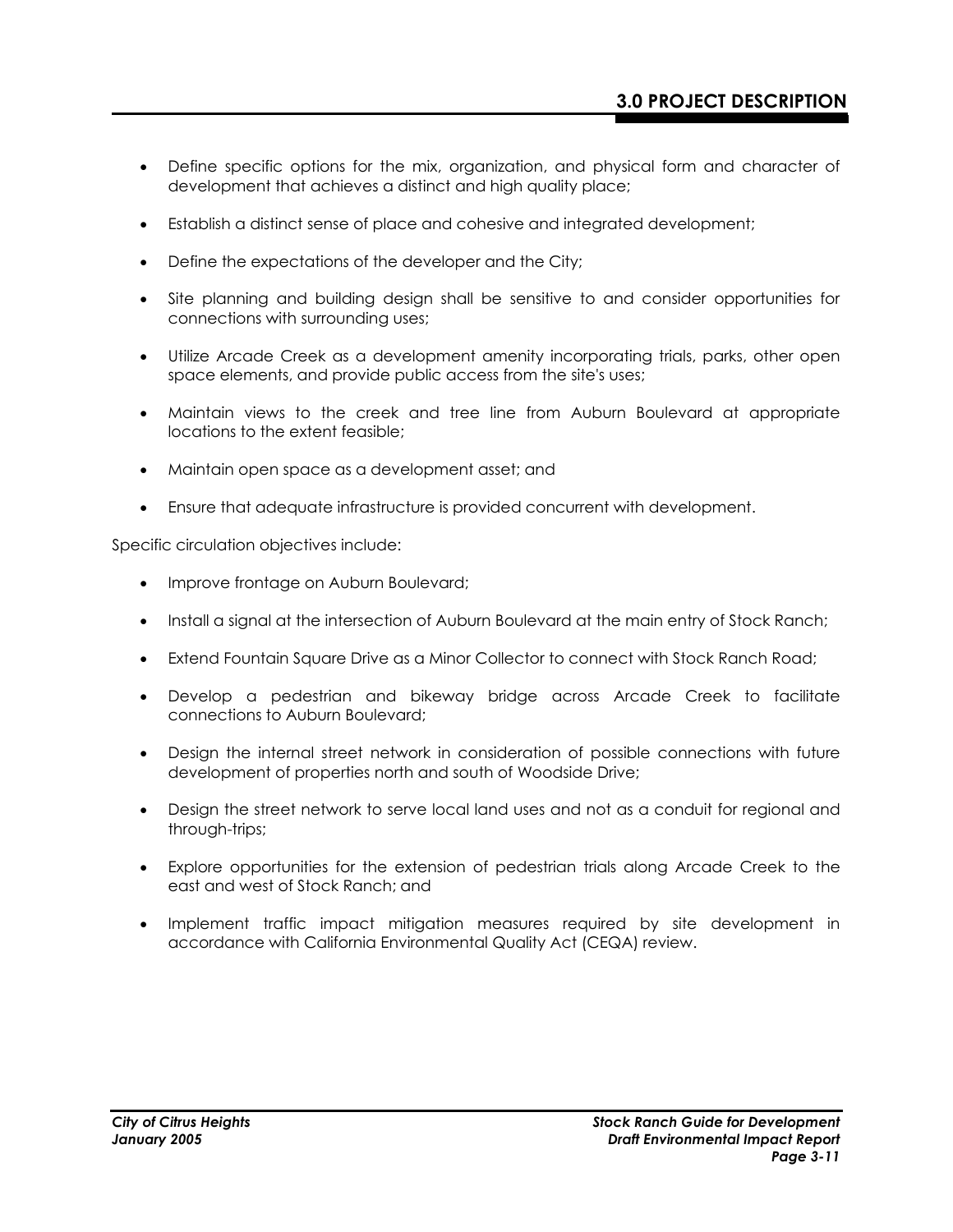# *3.7 PROJECT CHARACTERISTICS*

The Stock Ranch Guide development plan (**Figure 3-5**) provides for a mix of land uses including single-family residential neighborhoods with a density of between 1 to 8 units per acre, destination and neighborhood-serving retail commercial and office uses, as well as multi-family residential uses south of Arcade Creek, and a significant open space network.

Over 30 percent of the Plan Area is designated for open space uses including a neighborhood park, wetland-preserve areas and a 27-acre open space area along the Arcade Creek corridor. The project provides 15.5 acre-feet of storm water detention within the open space area that mitigates on-site runoff contributions to the Arcade Creek Drainage system. The site's characteristics provide significant opportunities that can be reflected in land use development. Arcade Creek is both a resource and amenity within walking distance of the development areas and adjoining neighborhoods. Buildings will be designed and the site landscaped to ensure compatibility with Arcade Creek.

Although Arcade Creek provides a natural barrier between land uses in the northern and southern portions of the site, it provides the opportunity to serve as a land use buffer and a visual amenity to attract pedestrian activity. The Creek also has the potential to buffer land uses that would pose challenges if located adjacent to one another, such as commercial and singlefamily residential uses.

North of Arcade Creek, a community-serving commercial core flanked by open space is proposed. Two scenarios are examined for development in this area. Scenario 1 proposes 385,000 square feet of commercial uses; Scenario 2 proposes 450,000 square feet of commercial uses. Both scenarios would impact the same acreage (i.e. result in disturbance of the same amount of land). The only difference is that Scenario 2 would result in a greater amount of commercial development than Scenario 1. The proposed open space areas will provide physical buffers to the surrounding neighborhoods, wildlife habitat, and passive open space with views into and trails adjacent to the preserved amenities.

The southern portion of the site is proposed as a residential community with a diversity of lot sizes, densities, scales, and housing types. Opportunities for high quality, large lot housing will be among the options provided. This community will be sited to take advantage of the Creek and the park. The periphery of the site, northwest of the intersection of Sylvan Road and Stock Ranch Roads, will be additional community-serving commercial/office/multi-family space. This flexibly zoned space is close to and accessible from City Hall and the Post Office as well as the surrounding neighborhoods (EIP, 2000).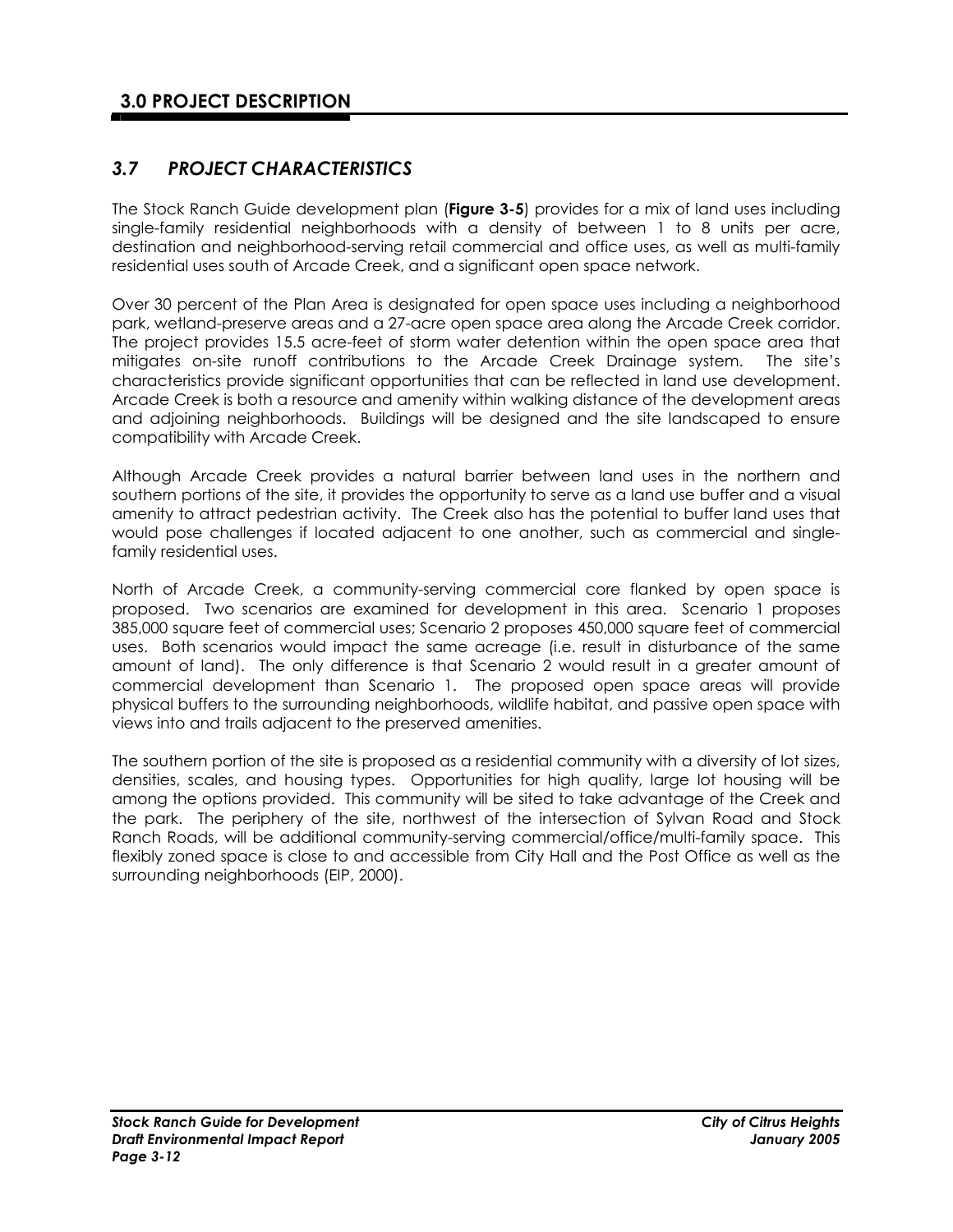



*Source: EIP 2000*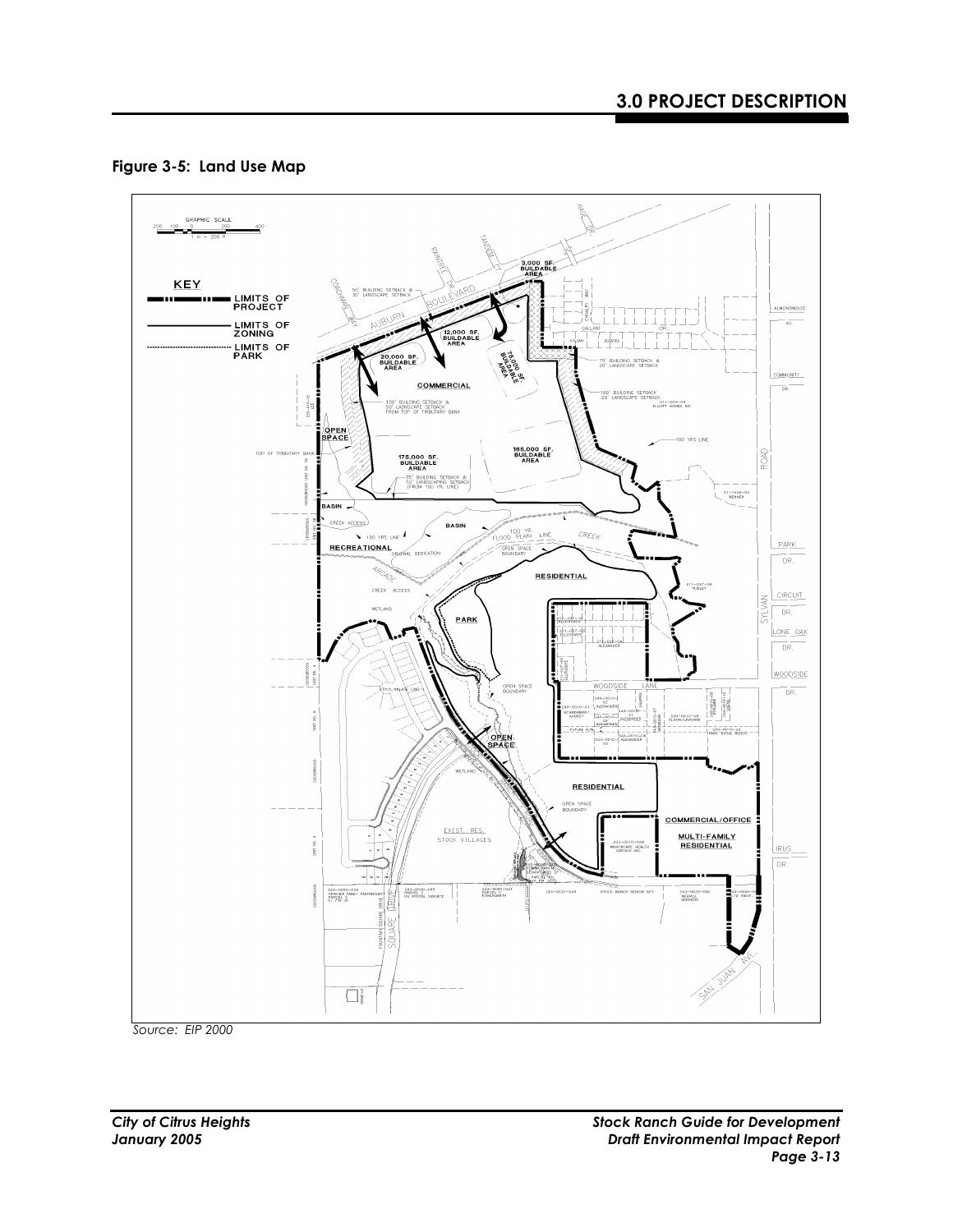At buildout, under proposed General Plan designations for the Plan Area, the land uses applied to the vacant portions of Stock Ranch would allow for:

- up to 346 single-family units;
- up to 244 multi-family units, or 120,000 square feet of Commercial/Office/Multi-Family south of Arcade Creek;
- Scenario 1- 385,000 square-feet of commercial uses north of Arcade Creek; or Scenario 2 - 450,000 square-feet of commercial uses north of Arcade Creek;
- approximately 27 acres of open space/floodplain/park; and approximately 5.0 acres of Wetland Preserve north of Arcade Creek.

Table 3.1-2 shows a breakdown of land uses for the Stock Ranch project assuming Scenario 2.

| <b>Land Use</b>                             | Acres | Maximum<br>Units <sup>1</sup> | Square<br>Feet <sup>2</sup> | <b>General Plan</b><br><b>Designation</b> | <b>Zoning</b>                |
|---------------------------------------------|-------|-------------------------------|-----------------------------|-------------------------------------------|------------------------------|
| Auburn<br>Commerce<br>District <sup>6</sup> | 41.8  |                               | 450,000                     |                                           | SPA/Shopping<br>Center (SC)  |
| Commercial/Office/Multi-<br>Family          | 10.2  | 204                           | 100,000                     | General<br>Commercial                     | <b>SPA/General</b>           |
| Commercial/Office/Multi-<br>Family          | 1.8   | 40                            | 20,000                      |                                           | Commercial<br>(GC)           |
| Commercial Subtotal                         | 53.8  | 244                           | 570,000                     |                                           |                              |
| Residential <sup>7</sup>                    | 43.2  | 346                           |                             | Low Density<br>Residential                | SPA/Residential <sup>5</sup> |
| Residential Subtotal                        | 43.2  | 346                           |                             |                                           |                              |
| Open Space/Floodplain                       | 27.0  |                               |                             | Open Space                                | <b>SPA/Recreation</b><br>O   |
| Park (Overlay on Residential) <sup>3</sup>  |       |                               |                             |                                           |                              |
| Wetland Preserve North                      | 5.0   |                               |                             |                                           | SPA/Recreation<br>O          |
| Open Space Subtotal                         | 32.0  |                               |                             |                                           |                              |
| <b>Total for Plan Area</b>                  | 129.0 | 590                           | 570,0008                    |                                           |                              |

**Table 3.1-2 Stock Ranch Land Use Summary** 

*Source: Morton & Pitalo, 2000.* 

#### Notes to Table 3.1-2

Note 1: Maximum unit yield is based on General Plan Low Density Residential range of a maximum of 8 units per acres rather than unit yield based on zoning

Note 2: Maximum square footage yield is based on 10,000 net square feet of land area per acre. For Commercial-North, site acreage considers Wetland Preserve North as not usable.

Note 3: Park site will be an overlay on residential land use and will be sized to reflect park requirements of the Plan Area.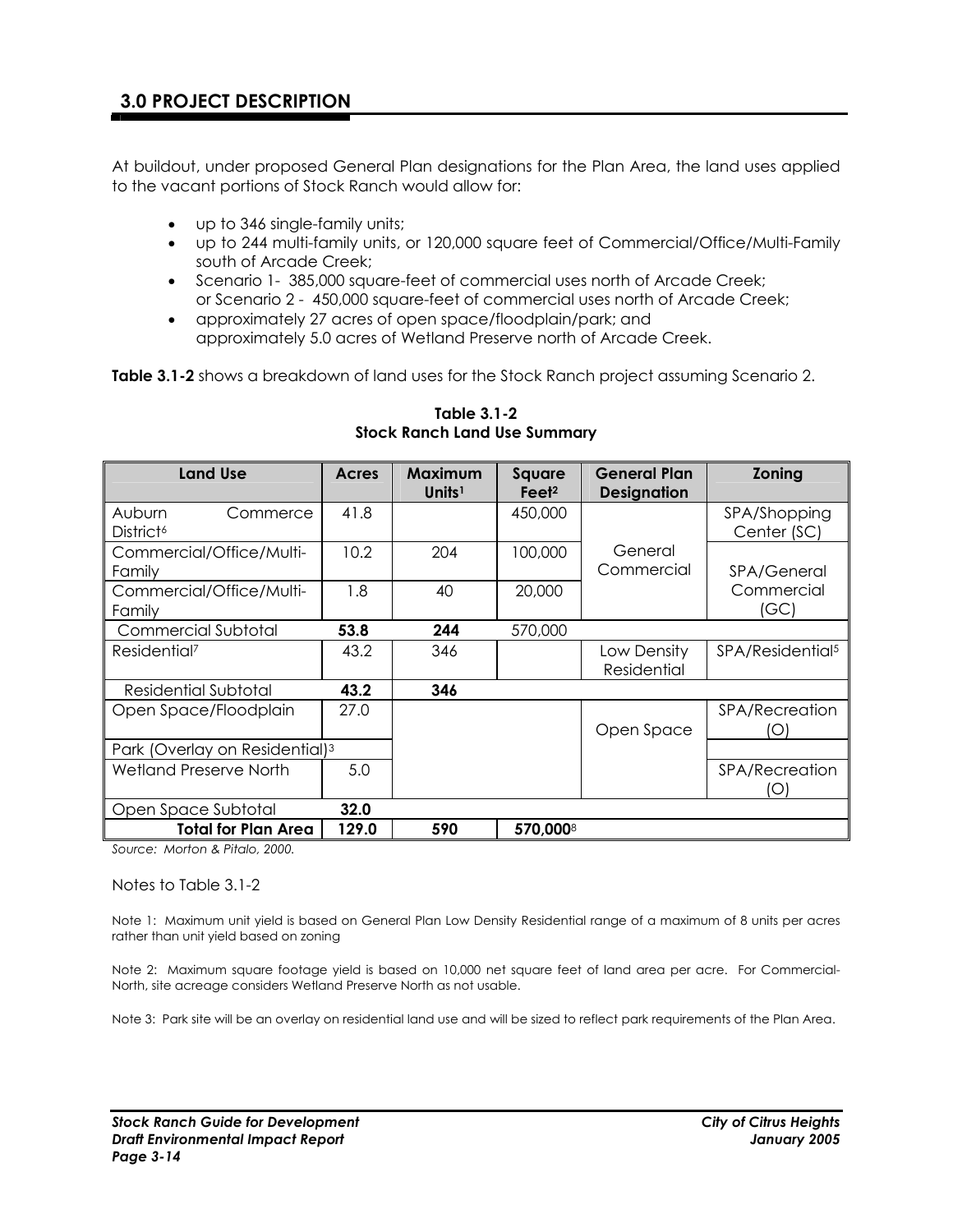Note 4: The site bounded on the north by Auburn Boulevard and Arcade Creek on the south, is designated for commercial development, natural open space, drainage corridors tributary to Arcade Creek, and a pedestrian trial system. A maximum of 450,000 square feet of retail shops and services will be accommodated in the District.

Note 5: The majority of the site south of Arcade Creek is designated for the development of a variety of housing types and densities. Immediately south of Arcade Creek, a band of houses on relatively large lots will front the creek.

Note 6: The figures for commercial and residential development shown assume either full residential or commercial development in the "Sylvan Commerce District zone" area. If the Sylvan Commerce District zone area is developed entirely with residential uses, the total square footage of commercial development within the project area would be 570,000 SF, plus 346 dwelling units. If the Sylvan Commerce District zone area develops as residential only, total commercial square footage would be 450,000 SF, plus 590 dwelling units. Any mix of uses in the Sylvan Commerce District zone area would affect these totals.

The land uses within the Stock Ranch Plan Area will be implemented by the application of permitted, conditionally permitted, and/or administratively permitted uses as designated by the land use designation applied to each parcel by the Stock Ranch Special Planning Area/Guide to Development. **Appendix B** in the Guide identifies allowed uses.

The *Stock Ranch Guide to Development* is a comprehensive guide that describes what the Stock Ranch should look like, what uses are appropriate for this land, what measures should be taken to preserve and mitigate the loss of sensitive habitat, and how to make future development compatible with surrounding neighborhoods (EIP, 2000). The elements of the guide include a Vision Statement, Development Plans (land use, open space, circulation, drainage, infrastructure, and landscape), Development Standards, Design Guidelines, and an Implementation Strategy. Each of these aspects of the plan is briefly described below:

#### **Vision Statement**

The Stock Ranch property will be developed as a cohesive and integrated mixed-use district that would be constructed over a period of time, and designed under strict development standards and design guidelines. Uses and buildings would be organized around a unifying open space network of natural areas, trails, and parks. These include Arcade Creek, associated tributary drainages, detention ponds, trails and stands of native oaks. A pedestrian trail system will be part of the open space network and connect uses within the site.

#### **Development Plans**

Development plans address how the Stock Ranch property would be developed, in what intensity and in which areas. The Development Plan also describes the services/infrastructure that are required to support the associated level of development.

#### **Development Standards/Design Guidelines**

The Stock Ranch Development Standards, in most cases, are more detailed than those contained in the Citrus Heights Zoning Code in that they are crafted specifically for the development envisioned for the project and described in the Guide. The Stock Ranch Development Standards are intended to supplement the City of Citrus Heights Zoning Ordinance that governs the development of commercial, office and residential projects. Where the provisions of the Stock Ranch Standards are either more restrictive or inconsistent with the Zoning Ordinance, the Development Standards in the Guide are to govern development within the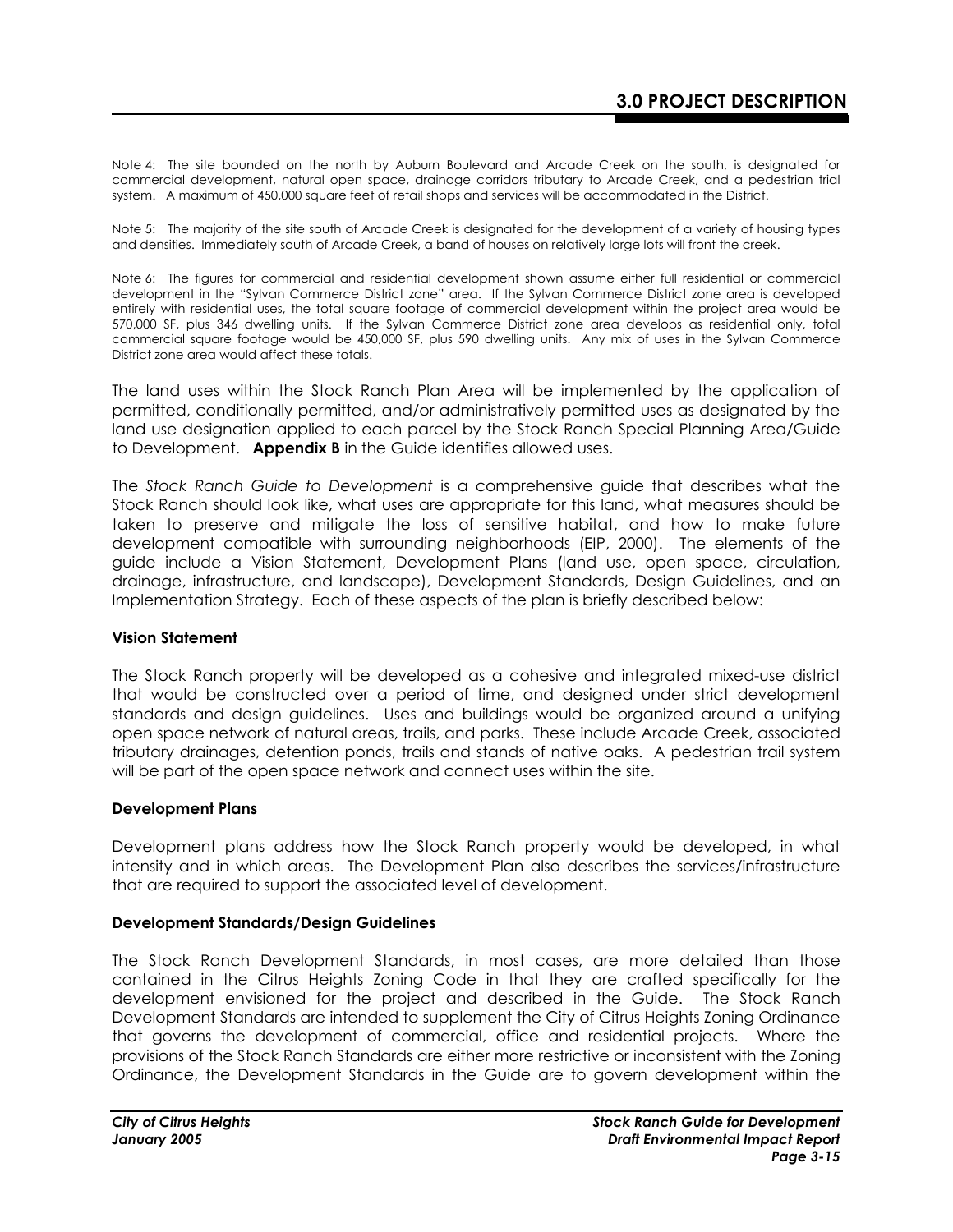# **3.0 PROJECT DESCRIPTION**

plan area. Design Guidelines implement planning concepts. Unlike Development Standards, Design Guidelines are not mandatory but offer suggestions on how the various elements of the Stock Ranch should be designed to best achieve the vision agreed upon for this project.

### **Implementation**

Implementation of the Stock Ranch Guide to Development will include a review of development applications, amendments to the Guide (if necessary), adoption of development standards, mitigation monitoring, etc. The project will also be phased to coordinate concurrent development of certain facilities (e.g. residential and park).

## *3.8 SUBSEQUENT PROJECTS AND DEVELOPMENT*

### **Subsequent Environmental Review**

As discussed in Section 1.0, Introduction, the environmental analyses and mitigation measures described in this EIR are evaluated and developed at a "Program Level." The purpose of a Program EIR is to allow environmental review of a project at its earliest possible stage (CEQA Guidelines Section 15004). Therefore, the EIR can only identify and mitigate those impacts associated with and reasonably anticipated for the proposed project. Specific project development proposals, which would be submitted after the approval of the Stock Ranch Guide for Development, may require additional analysis and review. The level of subsequent environmental analysis will be determined at the time that a specific development project is proposed. CEQA Guidelines Section 15152 further describes this "tiering" process.

While the Stock Ranch Guide for Development provides a land use concept for what is proposed, further refinement of project details will occur as specific development applications (i.e., tentative maps, development plans) within the Stock Ranch Guide for Development area are submitted. When individual project proposals are submitted at either a development plan review, conditional use permit, or tentative map stage, and will be defined to a much higher level of detail than that proposed in the Stock Ranch Guide for Development. The City of Citrus Heights Community Development Department will examine these specific project components to determine if they may create additional impacts that were not addressed in the EIR. If the project proposal creates any impacts not addressed in the EIR, the City, through its subsequent environmental review process, can then address the new and additional impacts and consider appropriate mitigation at that time.

Subsequent development must to be consistent with the adopted Stock Ranch Guide for Development. Subsequent development projects anticipated include, but are not limited to, tentative subdivision maps for residential areas, development projects for the commercial areas (e.g. development plan review, conditional use permit, etc.), and improvement plans for parks, trails, roadways and infrastructure facilities. Environmental review and documentation is required for subsequent projects to determine consistency with the evaluation performed in this Program EIR, pursuant to CEQA.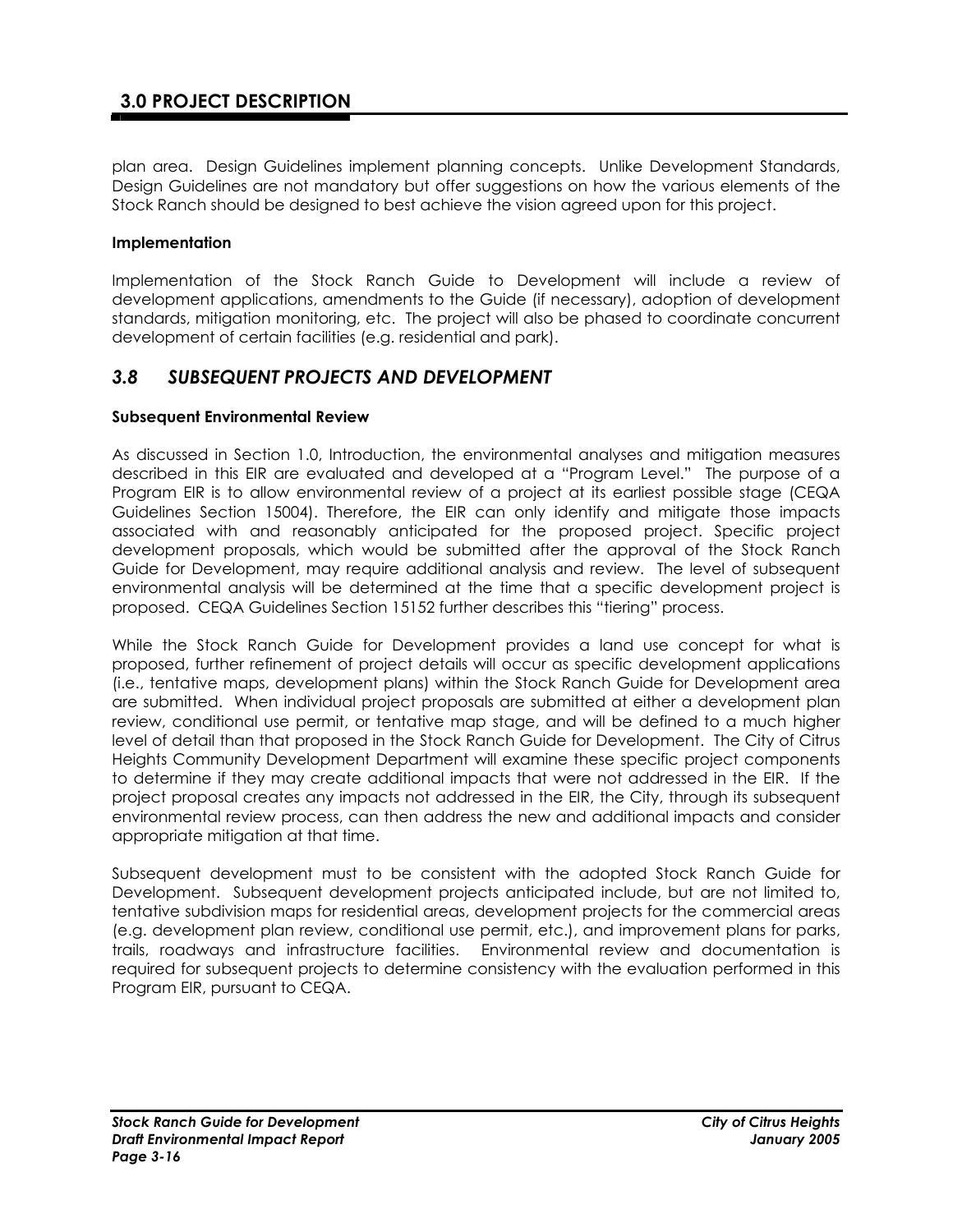## *3.9 REGULATORY REQUIREMENTS, PERMITS, AND APPROVALS*

This EIR may be used for the following direct and indirect actions regarding the proposed project:

### **City Of Citrus Heights**

The Stock Ranch Guide for Development would be presented to the Citrus Heights Planning Commission and City Council for comment and review. As part of the Stock Ranch Guide for Development approval, the City Council would take the following actions:

- Certification of the Stock Ranch Guide for Development EIR.
- Adoption of a Mitigation Monitoring Program for the Stock Guide for Development.
- Approval of a General Plan Amendment (if necessary) and Zone Change to "SPA-Special Planning Area" (The General Plan Amendment will be necessary only of the City's new General Plan is not adopted prior to the adoption of the Stock Ranch project,
- Adoption of the Stock Ranch Guide for Development.
- Approval of development agreement(s) for the Stock Ranch Guide for Development project.

Subsequent actions that may most likely be taken by the City regarding the Stock Ranch Guide for Development project that this will likely be used for include:

- Approval of private projects and development plans for projects in the study area.
- Tentative and final subdivision maps.

### **Other Governmental Agency Approvals**

Additional subsequent approvals and other permits that may be required from local, regional, state, and federal agencies that the EIR may be used for are identified below:

- Regional Water Quality Control Board, National Pollutant Discharge Elimination System (NPDES) permits and Water Quality Certification or waiver, under Sections 401 and 402 of the Clean Water Act (CWA).
- California Department of Fish and Game streambed alteration agreements, (Sections 1601 and 1603 of the Fish and Game Code).
- U.S. Army Corps of Engineers (COE) approval of Section 404 permits.